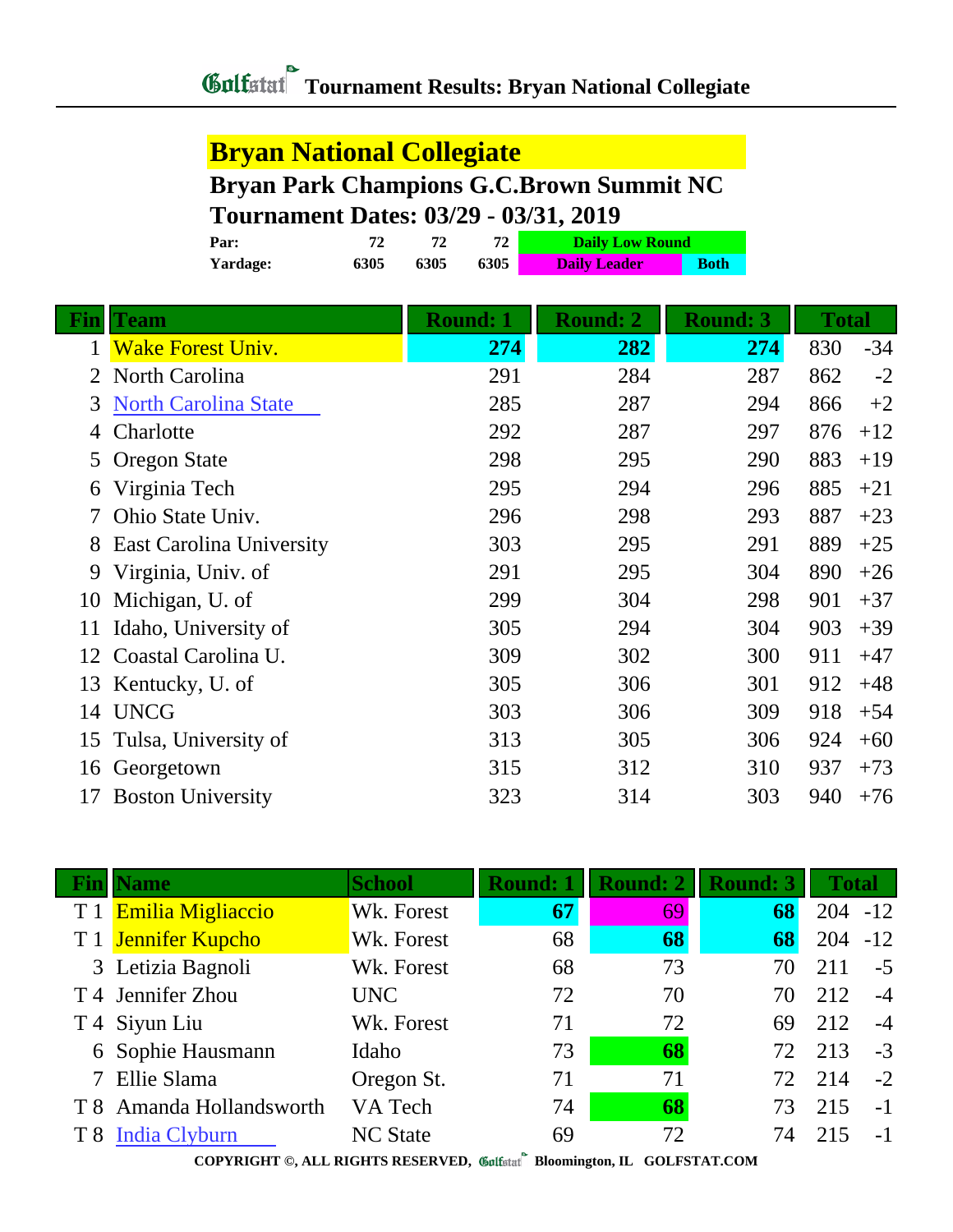| Gulfstat Tournament Results: Bryan National Collegiate |  |
|--------------------------------------------------------|--|

|      | <b>Fin</b>   Name        | <b>School</b>     | <b>Round: 1</b> | <b>Round: 2</b> | <b>Round: 3</b> | <b>Total</b> |
|------|--------------------------|-------------------|-----------------|-----------------|-----------------|--------------|
|      | T 8 Vanessa Knecht       | Wk. Forest        | 73              | 73              | 69              | 215<br>$-1$  |
| 11   | Dorthea Forbrigd         | <b>ECU</b>        | 75              | 71              | 70              | 216<br>E     |
| T 12 | <b>Laura Kowohl</b>      | <b>NC</b> State   | 70              | 73              | 74              | 217<br>$+1$  |
| T 12 | Naomi Ko                 | <b>NC State</b>   | 73              | 70              | 74              | 217<br>$+1$  |
|      | T 14 Cecilie Finne-Ipsen | Charlotte         | 77              | 73              | 68              | 218<br>$+2$  |
|      | T 14 Kelly Whaley        | <b>UNC</b>        | 76              | 71              | 71              | 218<br>$+2$  |
| T 14 | Siarra Stout             | Charlotte         | 74              | 71              | 73              | 218<br>$+2$  |
| T 14 | Yukie Sasaki             | <b>Ohio State</b> | 72              | 75              | 71              | 218<br>$+2$  |
|      | T 18 Brynn Walker        | <b>UNC</b>        | 71              | 70              | 78              | 219<br>$+3$  |
| T 18 | <b>Emily Mahar</b>       | VA Tech           | 71              | 73              | 75              | 219<br>$+3$  |
| T 18 | <b>Mim Sangkapong</b>    | <b>NC</b> State   | 73              | 74              | 72              | 219<br>$+3$  |
| T 21 | Aneka Seumanutafa        | <b>Ohio State</b> | 74              | 73              | 73              | 220<br>$+4$  |
| T 21 | Anna Redding             | Virginia          | 73              | 72              | 75              | 220<br>$+4$  |
| T 21 | <b>Ashley Fowler</b>     | Charlotte         | 70              | 70              | 80              | 220<br>$+4$  |
|      | T 21 Ashley Lau          | Michigan          | 74              | 74              | 72              | 220<br>$+4$  |
| T 21 | Ava Bergner              | <b>UNC</b>        | 75              | 73              | 72              | 220<br>$+4$  |
|      | T 26 Katharine Patrick   | Virginia          | 74              | 73              | 74              | 221<br>$+5$  |
| T 26 | <b>Morgan Gonzales</b>   | Virginia          | 71              | 75              | 75              | 221<br>$+5$  |
| T 26 | Olivia Benzin            | Oregon St.        | 76              | 73              | 72              | 221<br>$+5$  |
| T 29 | Miranda Wang             | Duke              | 74              | 75              | 73              | 222<br>$+6$  |
|      | T 29 Riley Smyth         | Virginia          | 73              | 74              | 75              | 222<br>$+6$  |
| T 31 | Nikolette Schroeder      | Ohio State        | 75              | 74              | 74              | 223<br>$+7$  |
| T 31 | Sofia Seldemirova        | <b>Ohio State</b> | 74              | 71              | 78              | 223<br>$+7$  |
|      | T 33 Lea Klimentova      | <b>NC State</b>   | 78              | 72              | 74              | 224<br>$+8$  |
|      | T 33 Nicole Lu           | <b>UNC</b>        | 73              | 77              | 74              | 224<br>$+8$  |
|      | T 33 Sarah Shipley       | Kentucky          | 76              | 75              | 73              | 224<br>$+8$  |
|      | T 33 Valeria Patino      | Idaho             | 72              | 75              | 77              | 224<br>$+8$  |
|      | T 37 Carley Cox          | <b>ECU</b>        | 74              | 77              | 74              | 225<br>$+9$  |
| T 37 | Jillian Farrell          | Charlotte         | 71              | 77              | 77              | 225<br>$+9$  |
|      | T 37 Leonie Bettel       | Kentucky          | 76              | 74              | 75              | 225<br>$+9$  |
|      | T 40 Adeena Shears       | <b>Ohio State</b> | 75              | 76              | 75              | $226 + 10$   |
|      | T 40 Grace Yatawara      | ECU               | 78              | 72              | 76              | $226 + 10$   |
|      | T 40 Kathryn Carson      | <b>ECU</b>        | 80              | 75              | 71              | $226 + 10$   |
|      | T 40 Keera Foocharoen    | VA Tech           | 76              | 77              | 73              | $226 + 10$   |
|      | T 40 Mariana Ocano       | <b>UNC</b>        | 80              | 76              | 70              | $226 + 10$   |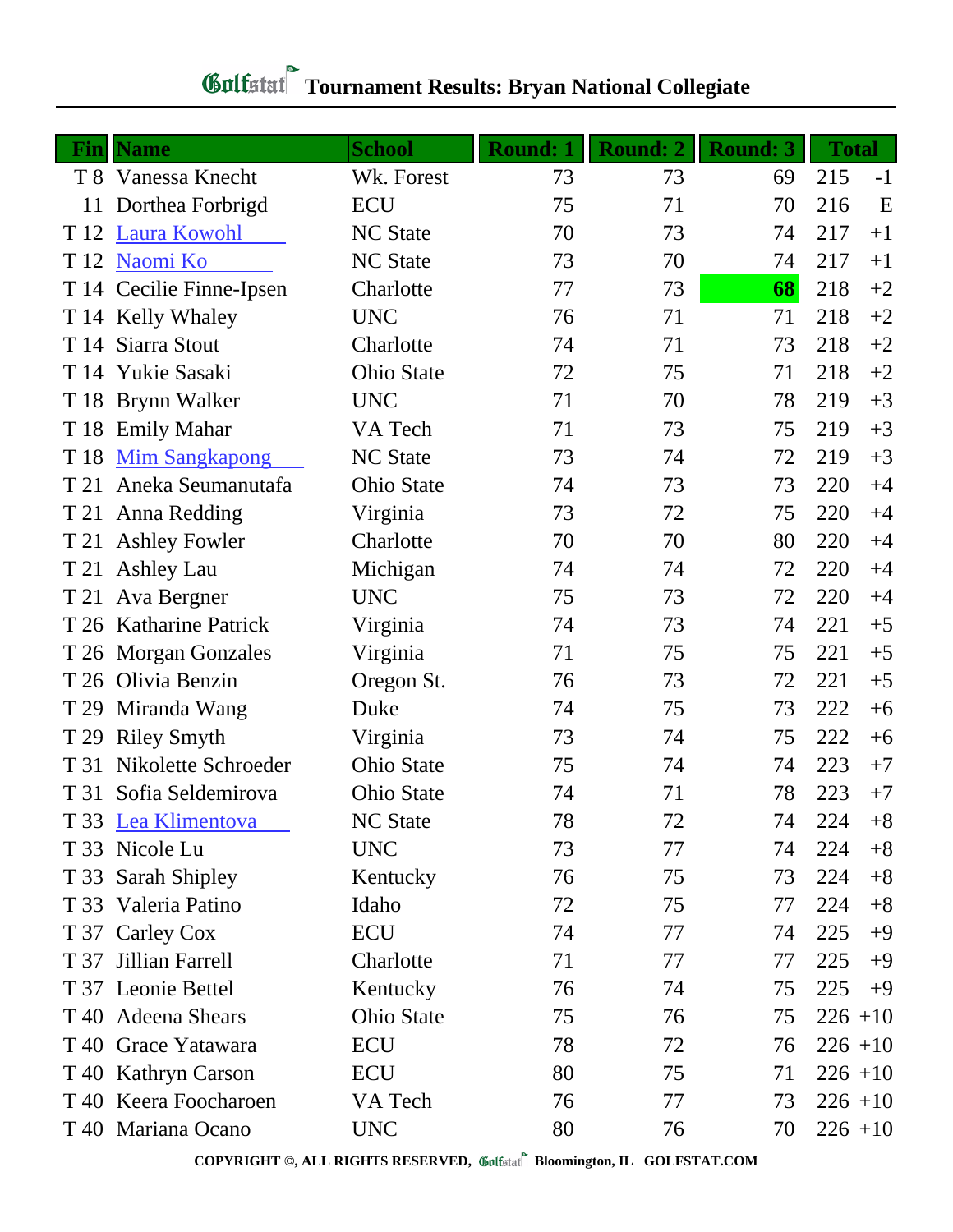|      | <b>Fin</b> Name          | <b>School</b>   | <b>Round: 1</b> | Round: 2 | <b>Round: 3</b> | <b>Total</b> |
|------|--------------------------|-----------------|-----------------|----------|-----------------|--------------|
| T 40 | <b>Monika Hartl</b>      | <b>NC State</b> | 74              | 77       | 75              | $226 + 10$   |
| T 40 | <b>Tara Bettle</b>       | <b>UNCG</b>     | 74              | 77       | 75              | $226 + 10$   |
| T 47 | Hannah Ghelfi            | Michigan        | 74              | 76       | 77              | $227 + 11$   |
|      | T 47 Mari Nishiura       | Oregon St.      | 76              | 78       | 73              | $227 + 11$   |
| T 49 | Ashley Kim               | Michigan        | 78              | 76       | 74              | $228 + 12$   |
|      | T 49 Beth Lillie         | Virginia        | 73              | 75       | 80              | $228 + 12$   |
|      | T 49 Jessica Spicer      | VA Tech         | 74              | 77       | 77              | $228 + 12$   |
|      | T 49 Marie Lunackova     | Coast. Car      | 75              | 74       | 79              | $228 + 12$   |
| T 49 | Sammy Liu                | Tulsa           | 80              | 74       | 74              | $228 + 12$   |
| T 49 | <b>Siranon Shoomee</b>   | <b>ECU</b>      | 77              | 77       | 74              | $228 + 12$   |
| T 49 | Sophia Trombetta         | Michigan        | 73              | 79       | 76              | $228 + 12$   |
|      | T 49 Susie Cavanagh      | Oregon St.      | 75              | 80       | 73              | $228 + 12$   |
|      | T 57 Alexandra Naumovski | Coast. Car      | 77              | 79       | 73              | $229 + 13$   |
|      | T 57 Ellinor Sudow       | Charlotte       | 77              | 73       | 79              | $229 + 13$   |
|      | T 57 Hanako Kawasaki     | <b>BU</b>       | 75              | 78       | 76              | $229 + 13$   |
|      | T 57 Johanna Samuelsson  | Tulsa           | 76              | 77       | 76              | $229 + 13$   |
|      | T 57 Lorena Tseng        | Tulsa           | 77              | 74       | 78              | $229 + 13$   |
|      | T 57 Michelle Kim        | Idaho           | 82              | 74       | 73              | $229 + 13$   |
| T 57 | Nicole Schroeder         | Oregon St.      | 79              | 73       | 77              | $229 + 13$   |
| T 57 | <b>Tiffany Arafi</b>     | Coast. Car      | 77              | 76       | 76              | $229 + 13$   |
| T 65 | <b>Elizabeth Bose</b>    | VA Tech         | 79              | 76       | 75              | $230 + 14$   |
|      | T 65 Frantiska Lunackova | Coast. Car      | 81              | 76       | 73              | $230 + 14$   |
|      | T 67 Alexa Popowitz      | Georgetown      | 78              | 77       | 76              | $231 + 15$   |
|      | T 67 Claire Carlin       | Kentucky        | 74              | 79       | 78              | $231 + 15$   |
|      | T 67 Hailey Joy          | <b>UNCG</b>     | 82              | 77       | 72              | $231 + 15$   |
|      | 70 Kate Law              | ECU             | 76              | 79       | 77              | $232 + 16$   |
|      | T 71 Keri Kenkel         | <b>UNCG</b>     | 76              | 78       | 79              | $233 + 17$   |
|      | T 71 Natalia Asensio     | <b>UNCG</b>     | 76              | 75       | 82              | $233 + 17$   |
|      | T 71 Pendleton Bogache   | Georgetown      | 79              | 77       | 77              | $233 + 17$   |
|      | T 74 Jenjira Jinangkul   | Coast. Car      | 80              | 76       | 78              | $234 + 18$   |
|      | T 74 Sara Rydman         | <b>UNCG</b>     | 77              | 80       | 77              | $234 + 18$   |
|      | T 76 Kendall Dobbins     | <b>UNCG</b>     | 74              | 84       | 77              | $235 + 19$   |
|      | T 76 Rikke Svejgaard     | Kentucky        | 79              | 81       | 75              | $235 + 19$   |
|      | T 78 Alexis Kershaw      | <b>UNCG</b>     | 83              | 76       | 78              | $237 + 21$   |
|      | T 78 Baili Park          | Georgetown      | 79              | 77       | 81              | $237 + 21$   |

**COPYRIGHT ©, ALL RIGHTS RESERVED, Bloomington, IL GOLFSTAT.COM**